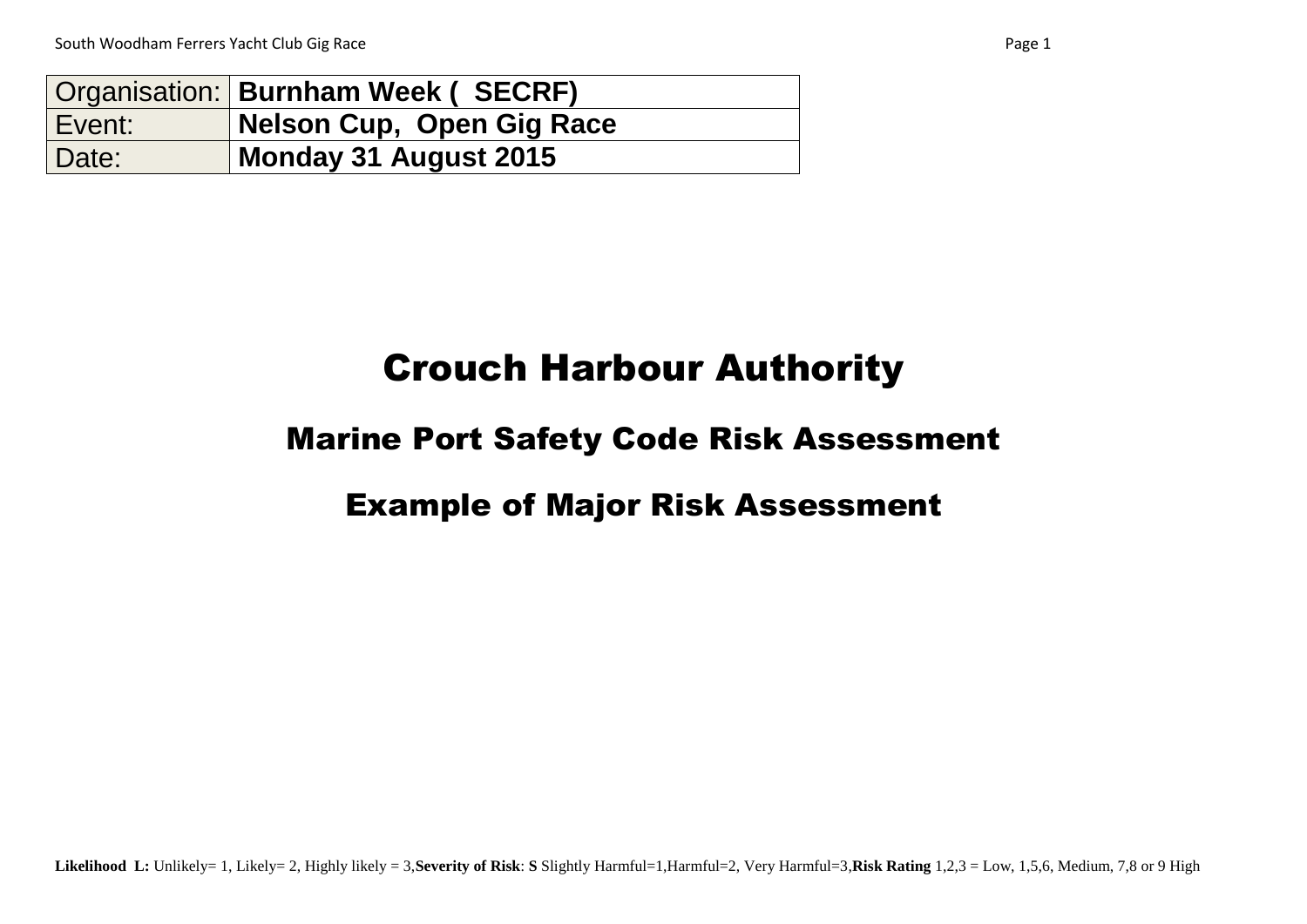| <b>Event Summary</b> | <b>Overview of race</b>                                                                                                                                                                                                                                                                                                                                                                                                                                                                                                                                                                                                                                                                                                                                                                                                                                                                                                                 |
|----------------------|-----------------------------------------------------------------------------------------------------------------------------------------------------------------------------------------------------------------------------------------------------------------------------------------------------------------------------------------------------------------------------------------------------------------------------------------------------------------------------------------------------------------------------------------------------------------------------------------------------------------------------------------------------------------------------------------------------------------------------------------------------------------------------------------------------------------------------------------------------------------------------------------------------------------------------------------|
|                      | A Yacht Club is running an "Open" Gig Race on Monday 31 August 2015 as part of the Burnham Week racing<br>calendar. The race will start at 14:00 on a transit line between the Clubhouse flagpole and the the orange racing pole<br>on the South bank opposite. The course will be up river to the Cross Rail Racing Mark (in position 51°,37.976N<br>000°,44.13E) in Raypits Reach; rounding the buoy to port then finishing back at Burnham. The total distance is<br>approximately 10 n miles. High Water is at 15:50 so racing upriver river will be with the incoming tide to the turning<br>marks and then return back down river against the last of the flood. There will be six support boats, One will lead the<br>rowers and two following the rowers with the other three strategically placed to suit the racing gigs. All support boats<br>will be in radio contact with the Committee boat "Gigrower" on vhf channel 37. |
| Number of            | 150                                                                                                                                                                                                                                                                                                                                                                                                                                                                                                                                                                                                                                                                                                                                                                                                                                                                                                                                     |
| people directly      |                                                                                                                                                                                                                                                                                                                                                                                                                                                                                                                                                                                                                                                                                                                                                                                                                                                                                                                                         |
| involved             |                                                                                                                                                                                                                                                                                                                                                                                                                                                                                                                                                                                                                                                                                                                                                                                                                                                                                                                                         |
| Members of the       | About 200 but managed by Maldon Town Council                                                                                                                                                                                                                                                                                                                                                                                                                                                                                                                                                                                                                                                                                                                                                                                                                                                                                            |
| public indirectly    |                                                                                                                                                                                                                                                                                                                                                                                                                                                                                                                                                                                                                                                                                                                                                                                                                                                                                                                                         |
| involved             |                                                                                                                                                                                                                                                                                                                                                                                                                                                                                                                                                                                                                                                                                                                                                                                                                                                                                                                                         |
| <b>Risk</b>          | The following risk assessment has been undertaken to identify possible hazards with regard to the rowing of gigs in                                                                                                                                                                                                                                                                                                                                                                                                                                                                                                                                                                                                                                                                                                                                                                                                                     |
| Assessment           | the tidal River Crouch. The possible hazard has been assessed firstly without any Control measures then with control                                                                                                                                                                                                                                                                                                                                                                                                                                                                                                                                                                                                                                                                                                                                                                                                                    |
| basis                | measures in place                                                                                                                                                                                                                                                                                                                                                                                                                                                                                                                                                                                                                                                                                                                                                                                                                                                                                                                       |
| Key and              | The following abbreviations have been used                                                                                                                                                                                                                                                                                                                                                                                                                                                                                                                                                                                                                                                                                                                                                                                                                                                                                              |
| abbreviations        | <b>Likelihood of occurrence L:</b> Unlikely= 1, Likely= 2, Highly likely = 3                                                                                                                                                                                                                                                                                                                                                                                                                                                                                                                                                                                                                                                                                                                                                                                                                                                            |
|                      | Severity of Risk: S Slightly Harmful=1, Harmful=2, Very Harmful=3                                                                                                                                                                                                                                                                                                                                                                                                                                                                                                                                                                                                                                                                                                                                                                                                                                                                       |
|                      | <b>Risk Rating 1,2,3 = Low, 1,5,6, Medium, 7,8 or 9 High</b>                                                                                                                                                                                                                                                                                                                                                                                                                                                                                                                                                                                                                                                                                                                                                                                                                                                                            |
| Person completing    |                                                                                                                                                                                                                                                                                                                                                                                                                                                                                                                                                                                                                                                                                                                                                                                                                                                                                                                                         |
|                      |                                                                                                                                                                                                                                                                                                                                                                                                                                                                                                                                                                                                                                                                                                                                                                                                                                                                                                                                         |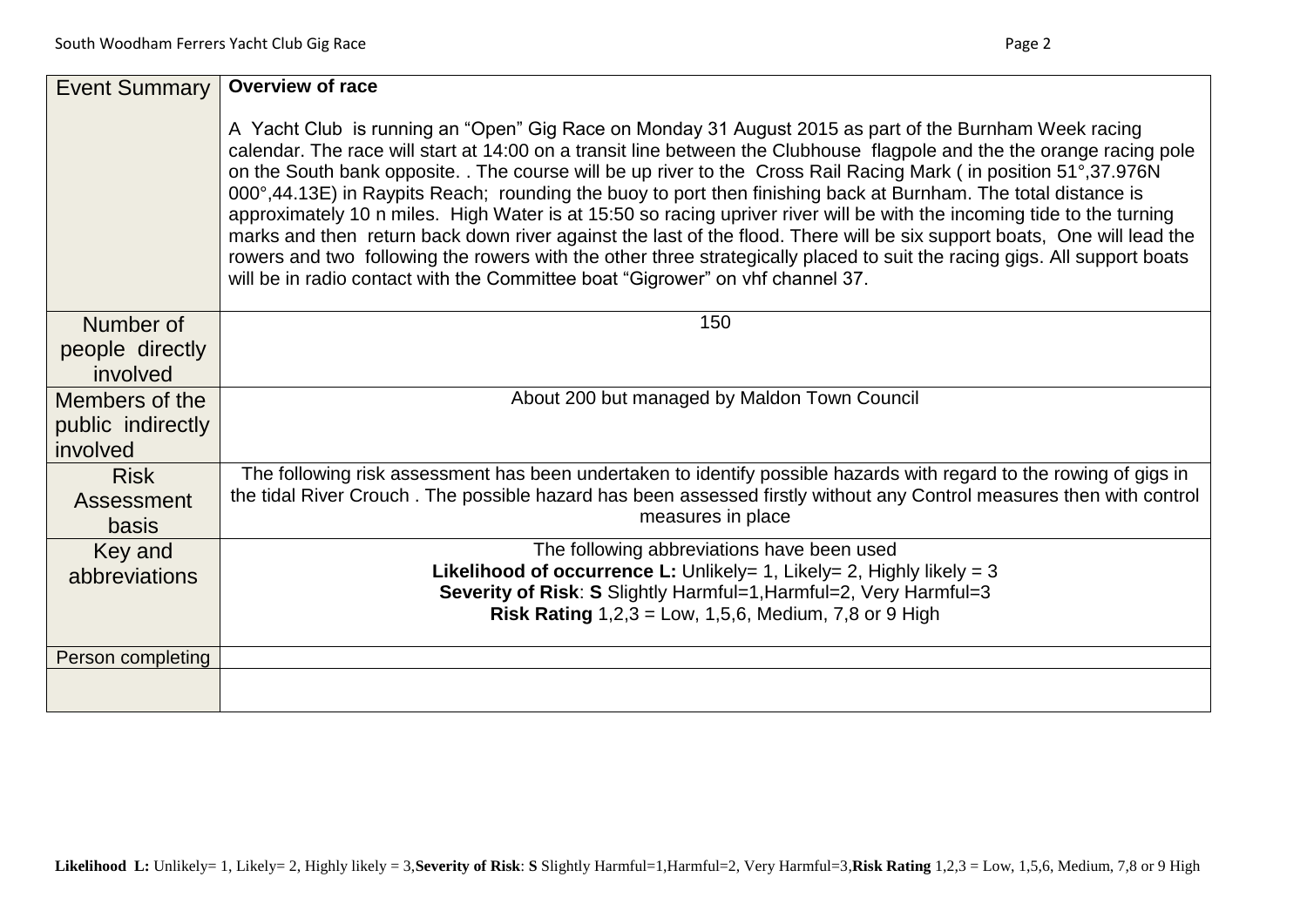| <b>Planning Measures</b>                                     | <b>General Observations</b>                                                                                                                     | <b>Specific comments</b>                                                                                                      |  |  |  |  |
|--------------------------------------------------------------|-------------------------------------------------------------------------------------------------------------------------------------------------|-------------------------------------------------------------------------------------------------------------------------------|--|--|--|--|
|                                                              |                                                                                                                                                 |                                                                                                                               |  |  |  |  |
| Use of tidal Prediction information                          | Race is arranged to suit tidal streams                                                                                                          | HW is 15:07 at 5.4 m (Burnham on<br>Crouch)                                                                                   |  |  |  |  |
| <b>Planning starting sequence</b>                            | The location of the start is planned for<br>maximum control of fleet and minimising<br>hazards of moored boats                                  | Launching is at Burnham approx 12:00 but<br>the start line at Burnham is in clear water<br>away from moorings and waterskiing |  |  |  |  |
| Advance Briefing of Race Competitors and<br><b>Officials</b> | By written instructions displayed in<br>advance of the race and a verbal briefing<br>on the day                                                 | Posted on the Club website www.sc.com<br>and handed to competitors                                                            |  |  |  |  |
| Advance briefing of Authorities                              | Crouch Harbour Authority informed on<br>January 2015 of intent                                                                                  | Port Safety Risk Assessment Completed<br>February 2015                                                                        |  |  |  |  |
| Shipping movements                                           | CHA will issue a notice to Mariners of the<br>race disruption to river users                                                                    | The race will not extend to commercial<br>traffic routes/ wharfs at Burnham on Crouch                                         |  |  |  |  |
| Weather monitoring                                           | The Race organisers will obtain a detailed<br>weather forecast prior to the start of the<br>race and brief competitors and escort boat<br>crews | The race will be cancelled if winds are<br>forecast over force 6 (Beaufort Scale)                                             |  |  |  |  |
| <b>Staffing</b>                                              | YC will arrange competent race officials,<br>escort boat crews a Rampmaster and<br>marshals for the event                                       | Escort boat crews will be practised in MOB<br>recovery and towing techniques                                                  |  |  |  |  |
| <b>Emergency / Contingency Procedures</b>                    | The race procedures provide for<br>emergency situations                                                                                         | Procedures distributed to key personnel<br>and competitors                                                                    |  |  |  |  |
| Media Management                                             | YC will establish one point of contact to<br>control all media information, especially in<br>the case of injury or emergency                    |                                                                                                                               |  |  |  |  |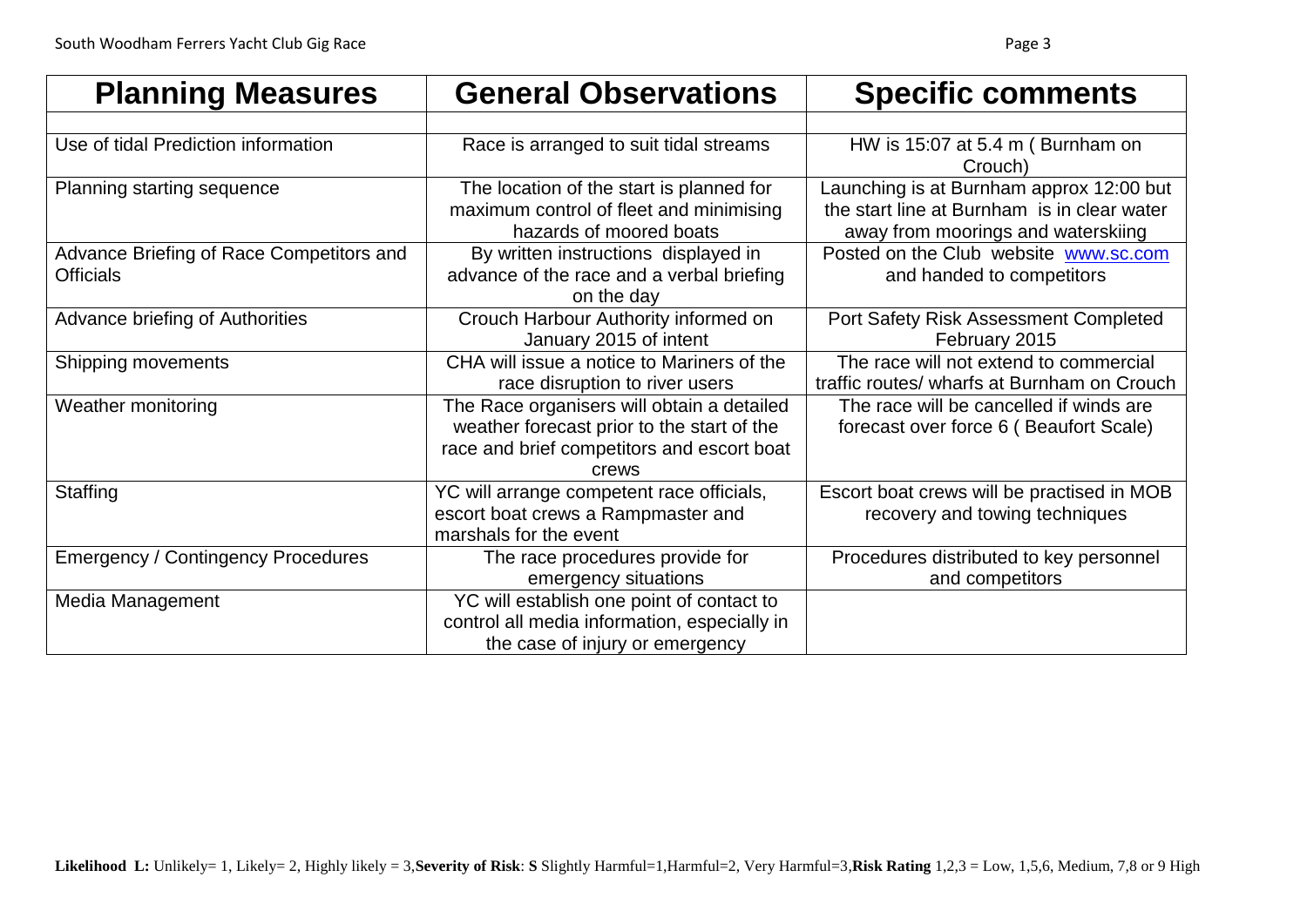- All rowers will be expected to wear personal buoyancy aids
- All boat coxns will be asked to sign- in listing the names of the crew and be allocated a display number for each gig and contact method/ vhf callsign.
- Boats may be checked before entering the water for safety by the race officer
- There will be vhf radio contact from the committee boat to all support boats on channel 37; participating gigs are encouraged to have handheld radios or mobile telephone for communication.
- There will be a race and safety briefing displayed on the Burnham Week website approximately two weeks before the race and at 12:00 at the Yacht Club on the morning of the race.
- Support boats will be equipped with first aid kits, first aiders and be able to recover persons from the water
- One support boat will lead the rowers and another support boat will follow up the rowers.
- Only experienced rowers will be allowed to participate i.e. novice rowers will not be allowed to participate.
- Participating members of the race will be expected to stop their involvement in the race and go to the aid of any boat in distress if necessary.
- In the event of an incident requiring the race being stopped a red flag will be displayed from the support boats and a headcount of boats carried out by the committee boat.
- There will be no racing under conditions of strong winds of force 7 (Beaufort Scale) or above , significant swell or poor visibility.
- In the event of sudden illness or an serious injury an ambulance will be dispatched to Burnham Sailing Club pontoony or CSC slipway. whichever is nearer.
- For gigs launching /recovery at Creeksea Sailing Club the start line is approximately 1. n miles downriver to avoid the congestion of racing through the Burnham moorings.
- The details of the race will be published on the CHA website beforehand to warn other river users of the impact
- Taking the number of gigs anticipated to attend the race, spectators are unlikely to be more than 200.
- All gigs are required to report their retirement to the Committee Boat "Gig rower" preferably by VHF ch 37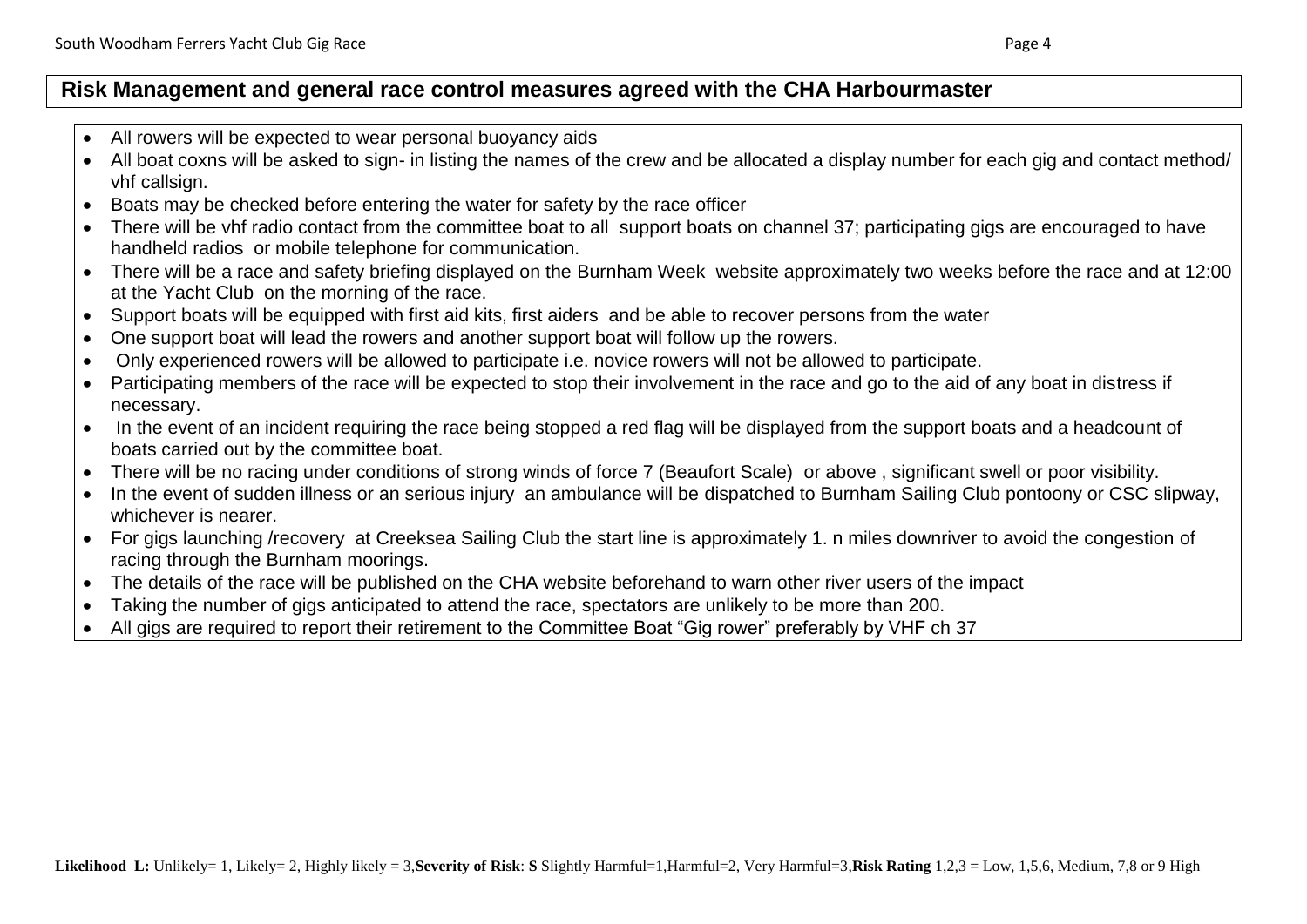| <b>No</b> | Hazard                                                | <b>Risk</b>                                                                                  | S                                                                                | R                                                          | <b>Overall Risk</b><br>before control<br>measures | <b>Control Measures</b>                                                                                                                                                                                                                                                                                                                                                                                                                                                                |    | S                                | $\mathsf{R}$                     | <b>Final Risk</b><br>Assessment |
|-----------|-------------------------------------------------------|----------------------------------------------------------------------------------------------|----------------------------------------------------------------------------------|------------------------------------------------------------|---------------------------------------------------|----------------------------------------------------------------------------------------------------------------------------------------------------------------------------------------------------------------------------------------------------------------------------------------------------------------------------------------------------------------------------------------------------------------------------------------------------------------------------------------|----|----------------------------------|----------------------------------|---------------------------------|
|           | <b>General Gig</b><br><b>Rowing</b>                   | $\bullet$ Injury<br>• Fatality                                                               | $\overline{3}$                                                                   | $\overline{2}$<br>$\overline{4}$                           | Low<br>Medium                                     | Only experienced coxns and<br>experienced rowers taking part<br>Assessment of conditions made after<br>consulting the weather forecast and<br>tidal conditions<br>All crews wearing person buoyancy<br>Sufficient bailers in the gig<br>Waterproof VHF radio or mobile<br>phone to be with the coxn<br>Mobile phone to be carried in a<br>waterproof envelope<br>Cancel race if any of the control<br>measures are not met<br>All support boats to carry red flags to<br>stop the race |    | $\sqrt{2}$<br>$\overline{2}$     | $\overline{2}$<br>$\overline{2}$ | Low<br>Low                      |
| 2         | <b>Strong Tides</b>                                   | Capsizing<br>$\bullet$<br>Exhaustion<br>Drowning<br>Collision with<br>moored boats/<br>buoys | $\overline{2}$<br>$\mathbf{1}$<br>$\mathfrak{Z}$<br>$\overline{2}$               | 3<br>$\overline{2}$<br>$\overline{4}$<br>$\mathbf{2}$<br>3 | Low<br>Low<br>Medium<br>Low                       | Only experienced gig rowers to race<br>Anchor carried, vhf communication<br>to support boats for assistance<br>All crews expected to wear personal<br>buoyancy                                                                                                                                                                                                                                                                                                                         |    | $\mathfrak{Z}$<br>$\overline{2}$ |                                  | Low<br>Low<br>Low               |
| 3         | <b>Strong winds</b><br>and waves and<br>confused seas | • Water ingress<br>• Floundering<br>Water spray<br>Capsizing                                 | $\overline{2}$<br>$\sqrt{2}$<br>$\mathbf{1}$<br>$\overline{2}$<br>$\overline{c}$ | 3<br>3<br>$\overline{2}$<br>3<br>3                         | Low<br>Low<br>Low<br>Low<br>Low                   | All General Rowing Control<br>measures applied<br>Race cancelled if wind exceeds force<br>Beaufort Scale 6 or wave height<br>moderate                                                                                                                                                                                                                                                                                                                                                  | -1 | 1                                |                                  | Low<br>Low                      |
|           |                                                       | Hypothermia<br>Drifting<br>$\bullet$<br>Broaching<br>Exhaustion                              | $\mathbf{1}$<br>$\overline{c}$<br>$\overline{2}$                                 | $\overline{2}$<br>$\mathfrak{Z}$<br>3                      | Low<br>Low<br>Low<br>Low                          | Cox to be experienced in tidal<br>conditions and seeking shelter<br>All gigs to carry buoyancy bailers<br>and crew trained in capsize drill                                                                                                                                                                                                                                                                                                                                            |    |                                  |                                  | Low<br>Low                      |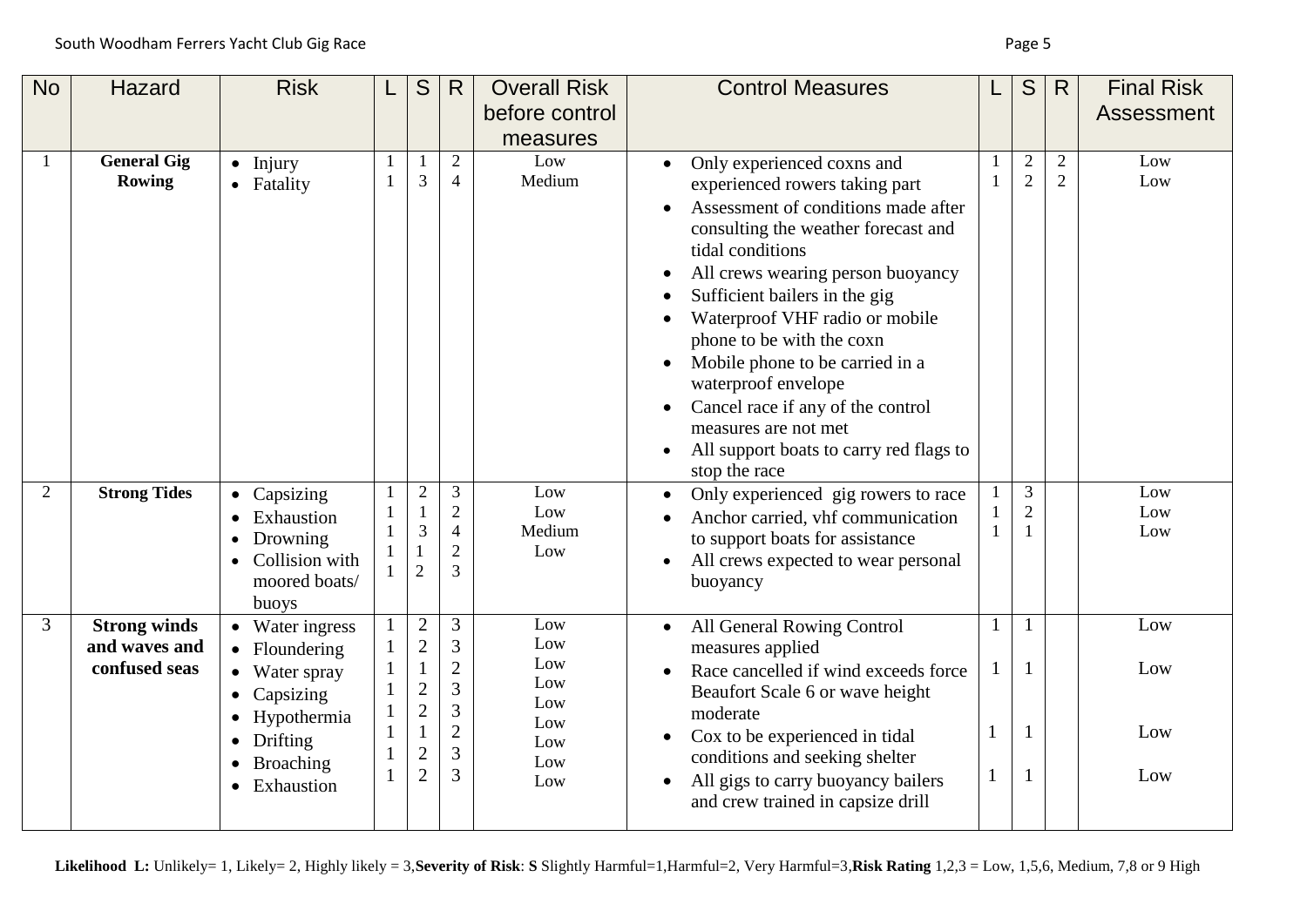| 4 | <b>Collision with</b><br>other craft and<br>competitors | • Skeletal<br>Injuries<br>• Bodily injuries<br>Capsizing<br>$\bullet$<br>Sinking<br>$\bullet$<br>Drowning<br>$\bullet$ | $\mathbf{1}$<br>$\mathbf{1}$ | $\overline{2}$<br>$\overline{c}$<br>$\overline{2}$<br>$\overline{2}$<br>$\overline{3}$ | $\overline{3}$<br>$\mathfrak{Z}$<br>$\overline{3}$<br>$\overline{3}$<br>$\overline{4}$ | Low<br>Low<br>Low<br>Low<br>Low<br>Medium | 6 Escort boats in attendance<br>Assessment of actual conditions<br>broadcast by vhf to race control<br>Anchor boats if incapacitated and<br>await assistance<br>Sufficient coxn training to avoid<br>broaching conditions<br>Authorised Cox to be in control at all<br>times<br>Crew members advise of<br>approaching craft<br>Coxn aware of run of the tide giving<br>a wide berth to moored boats<br>Hold water if unsure of other craft's<br>movements and make the appropriate<br>sound signal<br>Sufficient bailers to be carried<br>$\bullet$<br>Assessment of gig numbers made<br>prior to departure to suit course<br>Boats are inherently buoyant<br>Coxn to observe the IRPCS | $\mathbf{1}$<br>1<br>1<br>$\mathbf{1}$<br>1 | 1<br>$\overline{2}$ | $\overline{2}$<br>$\mathbf{2}$<br>$\mathbf{2}$<br>$\overline{2}$<br>$\mathbf{2}$<br>$\overline{2}$<br>$\overline{2}$<br>$\overline{2}$ | Low<br>Low<br>Low<br>Low<br>Low<br>Low<br>Low<br>Low |
|---|---------------------------------------------------------|------------------------------------------------------------------------------------------------------------------------|------------------------------|----------------------------------------------------------------------------------------|----------------------------------------------------------------------------------------|-------------------------------------------|-----------------------------------------------------------------------------------------------------------------------------------------------------------------------------------------------------------------------------------------------------------------------------------------------------------------------------------------------------------------------------------------------------------------------------------------------------------------------------------------------------------------------------------------------------------------------------------------------------------------------------------------------------------------------------------------|---------------------------------------------|---------------------|----------------------------------------------------------------------------------------------------------------------------------------|------------------------------------------------------|
| 5 | <b>Broken /loss of</b><br>equipment                     | • Broken oar(s)<br>• Broken rudder<br>• Broken<br>rowlocks<br>$\bullet$ Injury from<br>breaking oar                    | $\mathbf{1}$<br>1            | $\sqrt{2}$<br>$\overline{2}$<br>$\overline{2}$<br>$\overline{2}$                       | 3<br>3<br>3<br>3                                                                       | Low<br>Low<br>Low<br>Low                  | Anchor boats if incapacitated and<br>call for assistance<br>Carry spare rowlock<br>First aid box carried on gig and<br>escort boats                                                                                                                                                                                                                                                                                                                                                                                                                                                                                                                                                     | $\mathbf{1}$                                |                     | $\overline{2}$<br>$\mathbf{2}$<br>$\overline{2}$                                                                                       | Low<br>Low<br>Low                                    |
| 6 | <b>Impact with</b><br>large flotsam                     | Sinking<br>Capsizing                                                                                                   |                              | $\overline{2}$<br>$\overline{2}$                                                       | 3<br>3                                                                                 | Low<br>Low                                | All General Rowing control measures and<br>Cox to take avoiding action<br>$\bullet$                                                                                                                                                                                                                                                                                                                                                                                                                                                                                                                                                                                                     |                                             |                     | $\mathbf{2}$<br>$\mathbf{2}$                                                                                                           | Low<br>Low                                           |